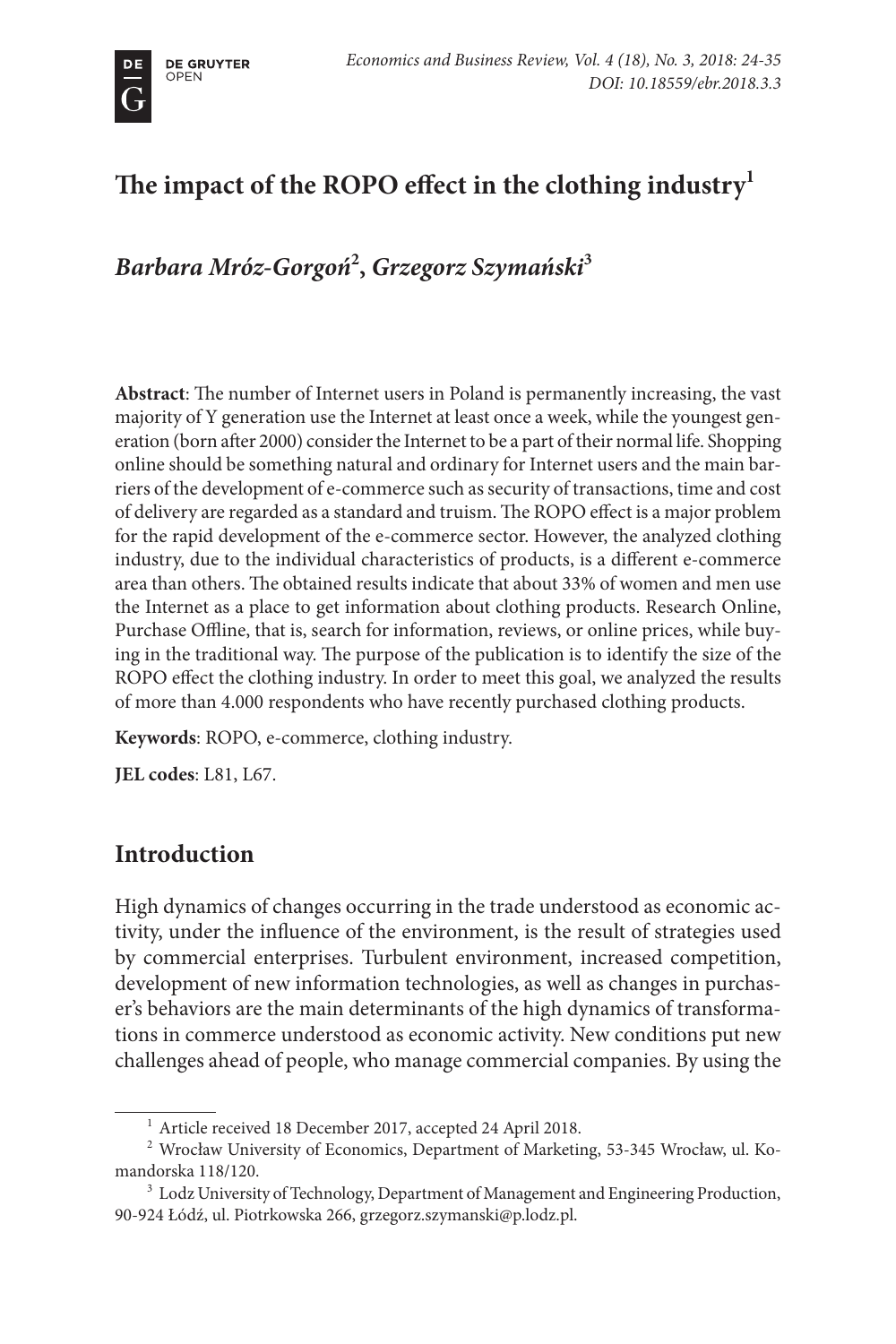Internet, as well as new solutions used by the retail sector in so-called traditional sales, commerce becomes more and more innovative. The use of online tools in commercial activity dates back to the beginning of the last decade, especially since 2003. Both websites and online stores are used here (Michalczyk, 2012, p. 21). Increasing competition in the trade sector causes that commercial enterprises verify their strategies and make innovations. They may be partial solutions in terms of selected areas of activity or general solutions related to the radical change of the business model.

The reasons for the systematic and continuous development of e-commerce are its key advantages and popularization of the Internet and mobile devices. Today, 69% of Poles over the age of 15 use the Internet – mostly at home (96%), less often at work (35%). Furthermore, the majority of Internet users use the Internet every day (52%) or several times a week (14%) (UKE, 2015, p. 14). In 2016, there were over 32 million active SIM cards in subscription offers (59% of the market) in Poland, i.e. 3.1 million more SIM cards than in the previous year. There were 142.4 subscribers or mobile number users per 100 inhabitants (socalled penetration rate – 142.4%) (Telepolis, 2016). The online revolution has created the opportunity to sell in the online system, i.e. via the Internet (brand websites, online stores and other portals). Consumers acquire new skills in using the information contained in the Web, which is an important element of the ROPO effect examined in this article (i.e. Research Online, Purchase Offline).

The characteristic features for the clothing industry is delivery time and the customer who expects the goods he is looking for is available in a nearby location or has the option of returning. The clothing industry, due to its specific features, is one of the slower growth in the e-commerce sector. Customers need physical contact with the product before buying it. Therefore, it seems that the internet is the source of inspiration and information about clothing products. However, the purchase of the product, customers make in traditional clothing stores. The aim of this article is to determine the size and significance of the ROPO effect in the clothing sector. The article was based on the studies of literature on the subject (foreign and Polish), as well as on the analysis of conducted surveys with a primary nature.

#### **1. The essence of the ROPO effect in e-commerce**

Contemporary trade is characterized by significant dynamics of changes and a greater degree of interaction with the client. In numerous publications, during scientific conferences or meetings of business practitioners, the growing importance of mobile commerce, the increase of the importance of multi-channel purchase (introduction of the so-called omnichannel) and the key role of commercial enterprises in their traditional form of operation that can be called off-line or in-store (in another naming) are indicated (Zawadzki, 2016, p. 64).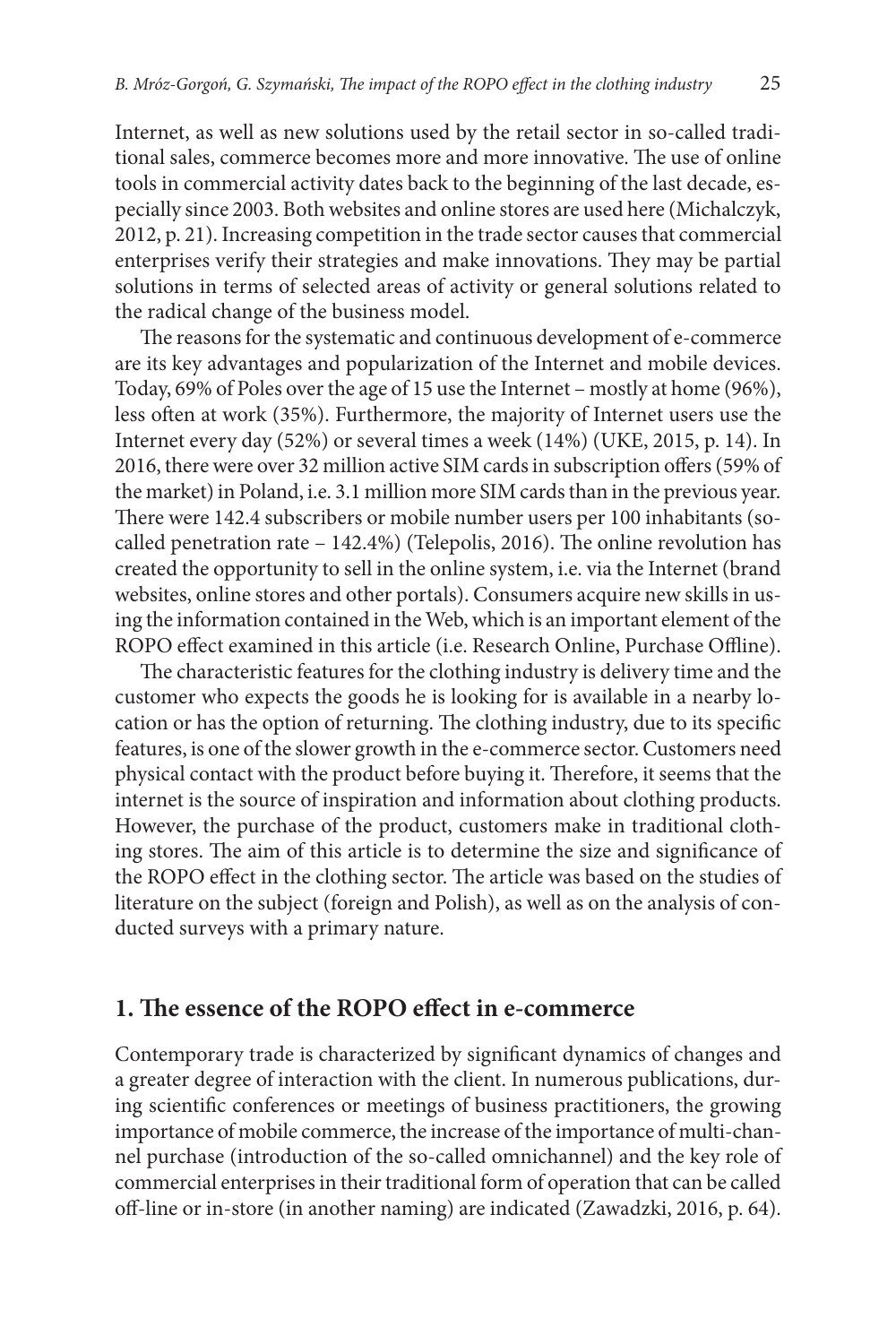Competitive advantage of retail stores is connected, among others things, with the effectiveness of the realized strategy related to the store's distinguishing. Better identification of client's needs and better matching of marketing instrument are reflected in the assessment of the stores' image (Stefańska, 2011, pp. 171-181).

From a marketing perspective, it is also important to reach undecided people (Michalczyk, 2012, p. 28). In this fields, new solutions, which fulfill or oven exceed consumer expectations, are searched. Formats: pup-up store (the idea of creating surprising and unique stores that appear and operate only for a limited time – note of the author) and concept store (a store created in accordance with a certain characteristic theme as an alternative to stores in galleries – note of the author) refer to a completely different shopping characteristic than in the case of e-commerce: impulsive action based on many sensory experiences (visual, fragrant, taste, auditory). Theatricalization of the arrangement, creating a form of attractive spending time, the possibility of direct contact with the product, as well as with another person has its value and it is potentially a special feature of stationary forms of sales, especially these innovative forms (Borusiak, 2011, p. 111). This trend is strongly perceived in the clothing industry. Simultaneously, attention should be paid to the growing role of online sales in this industry – described later in this article.

ROPO effect (Research Online, Purchase Offline) is a phenomenon involving the search for information about a certain product via the Internet, and the actual purchase takes place in traditional stores. This consumer mechanism is a problem for e-commerce sector enterprises, because the Internet is merely a channel for obtaining information (Heinemann & Gaiser, 2014, p. 150). Online stores professionally prepare their product offer, and one of its key elements is a description. A potential customer (when visiting a website) expects comprehensive information about the goods – both in terms of specification, warranty and opinions of other users. Unfortunately, the dynamically increasing range of offer from e-stores causes the problem of making a purchase decision. The selection of a certain product that will meet the customer's expectations in the highest degree becomes more and more difficult. Therefore, finalization of the buying process in a traditional store, where the seller supports the client during the search and selection process, as well as he or she helps the client to find the best product that suits his or her needs, becomes more and more popular. The ROPO phenomenon can be a big problem for e-commerce sector sellers, so solutions, aimed at the reduction of the number of "abandoned baskets," are implemented. One of the solutions is the personalization of both the offer and marketing activities, which in connection with positive emotions of recipients are able to increase the conversion. Additionally, customization can increase enterprise's income by up to 15%, and the effectiveness of marketing expenses can increase by up to 30% (Pappas, Kourouthanassis, Giannakos, & Chrissikopoulos, 2017, pp. 972-982). Another solution is to use recommen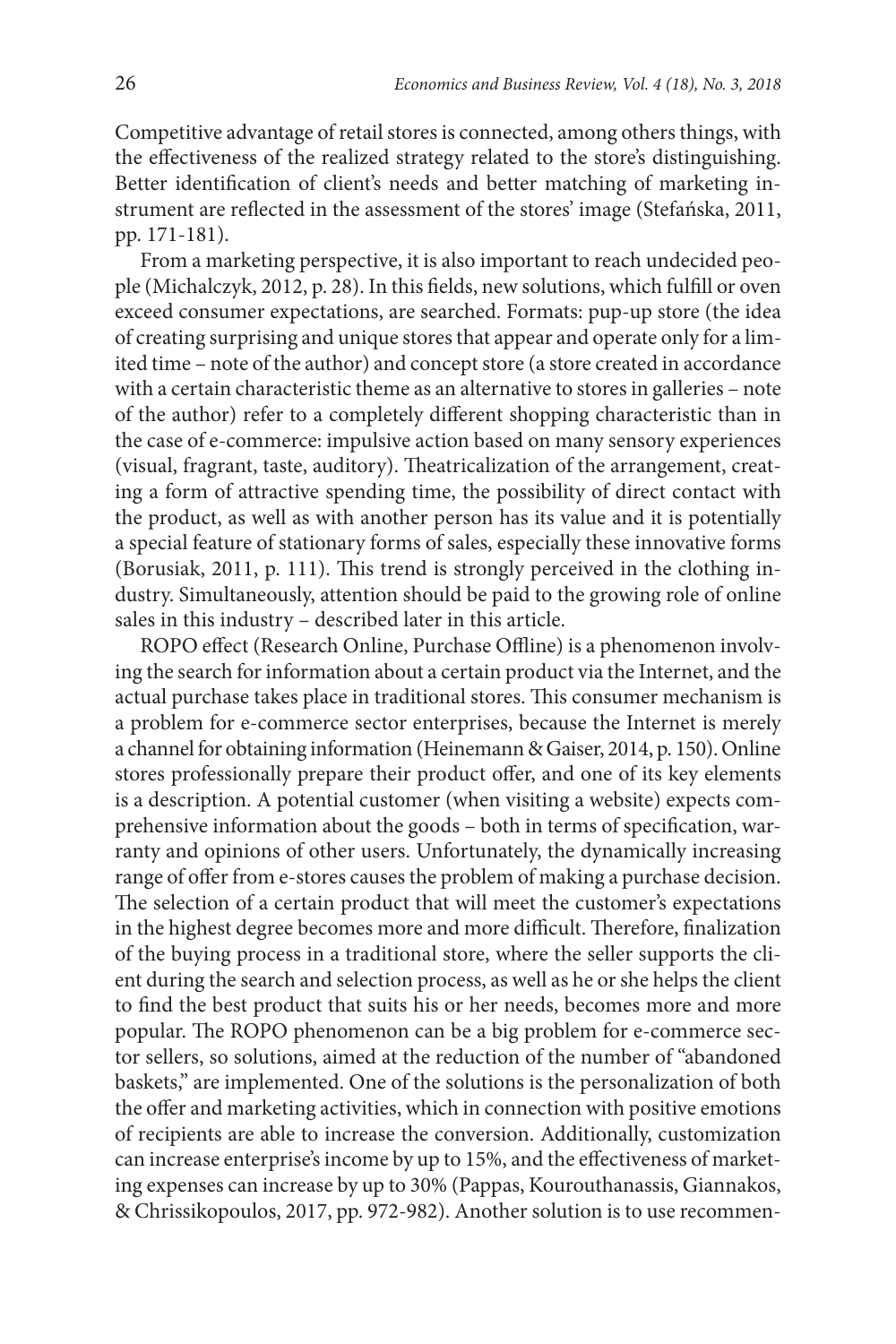dation models and algorithms that cover many aspects. First of all, the analysis includes relations between products searched by customers. These relations help to determine client's motivations and build a set of potential products. Secondly, they determine customers' preferences regarding the features and functions of the products in order to identify products that will meet the expectations of consumers in the highest degree. Moreover, the analysis includes such categories of product's functions as: dynamic features of the product that can be observed by the user, but not by the analyst and static features that can be observed by the analyst. On the basis of data collection and consumer behavior analysis, the model identifies products that are presented to users of online stores (Qiu, Lin, & Li, 2015, p. 451).

Another solution is to run both a physical store and an online platform in order to reach potential clients through the use of a multi-channel strategy and provide access to products via more than one distribution channel (Jang, Chang, & Chen, 2015, p. 160). Furthermore, the transfer of online customers to the own traditional sales channel significantly reduces the impact of the analyzed ROPO effect.

The key aspect of the research carried out by the authors was to identify the size of ROPO effect in the analyzed clothing industry depending on individual demographic and social characteristics of respondents. The average value of this effect for the entire industry reached the value of 32.7%, i.e. almost 3 out of 10 surveyed people, before making a purchase in a traditional store, search information about the product on the Internet. In comparison with other sectors, this value is relatively low. Perhaps this is due to the fact that clothing belongs to a group of products, which are not characterized by too many individual features. In addition to sizes and color, the most important determinants affecting shopping decisions are fashion, cut and material. However, these features are difficult to compare, because they are dependent on personal preferences and fashion. The Internet can be used to compare prices, search for product's opinions and browse various offers. The obtained ROPO value also arises from the specificity of clothing products. Online shopping is problematic for clients for several reasons. Firstly, different standards of clothing size cause difficulties in precise matching for an individual customer. For example, "L" size in one company has completely different values of individual dimensions than in another one. Therefore, an important element of the purchasing processes in the analyzed sector is to try on clothes before buying. Secondly, colors presented on the screen of a computer/smartphone may significantly differ from the actual colors. There are several stages of possible changes in the color of products: camera settings, graphic correction and parameters of the Internet user's monitor/display. The last factor is personal preferences of the consumer and comfort of use. All these aspects significantly affect the value of the ROPO effect in the clothing industry. Identification of the size of their influence may be the basis for detailed researches in the analyzed matter.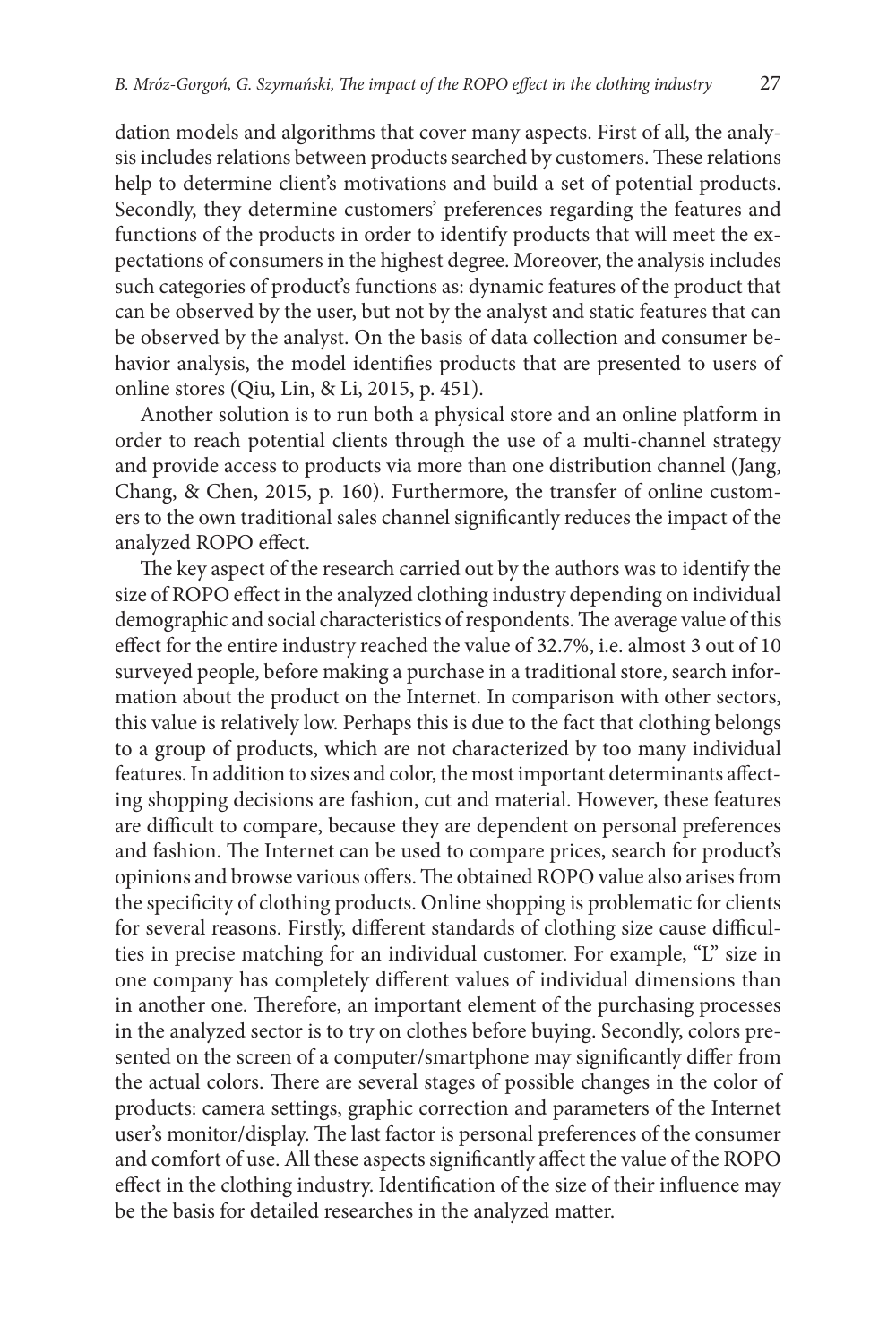### **2. Clothing industry – characteristics and trends**

Currently, the clothing industry is one of the strongest branches of the world economy. Only in Poland, the value of sold clothing amounted to over 22 million PLN in 2013 (Omnichannel, 2015).

However, it should be emphasized that in the last few decades the clothing industry in the world was subject to significant transformations related to many factors in the business environment (Wanat, 2016, p. 271). Companies, in response to the challenges posed by today's market environment, seek new solutions and concepts that can be found in marketing strategies and policies of these companies. One of the visible trends is the use of the achievements of the corporate social responsibility (CSR) in order to create a framework for functioning in accordance with the growing market expectations. The reasons for this behavior of enterprises in the clothing industry are social problems, which are nowadays more and more significant.

The characteristic features for the clothing industry are the time needed to complete the purchase, the nearby location of the store and an affordable price (Rudnicka, 2016, pp. 21-22). Therefore, another trend (very important due to the size of the phenomenon) was the emergence and development of retail enterprises referred to as "fast fashion". These enterprises, based on mass production in short series and efficient logistics system, achieved significant market success (Wanat, 2016, p. 271). By analyzing the assumptions of both concepts (CSR and fast fashion), it can be stated that they face each other in the opposition. Nevertheless, a frequent case is to promote a "fast fashion" brand as the brand, which acts in the spirit of the corporate social responsibility.

The modern and highly competitive environment causes that the majority of enterprises, which offer products, try to ensure their quickest possible delivery to the customer. Moreover, these entities want to produce these products in the lowest possible price. The produce must be available in a convenient location, and the entire production and distribution cycle should not last longer than a few weeks (Rudnicka, 2016, p. 22). Companies, which operate in both traditional way and through the use of the Internet, try to meet these assumptions.

According to many researches, the clothing industry occupies an important place in the perception of consumers – both in the context of traditional and online shopping.

Taking into account the Pekao Bank's report, European leaders in terms of retail value of clothing and footwear market are the United Kingdom and Germany – in their case, the market value can be estimated at the level of 70-80 billion USD. (…) Poland, with a market value of approx. 10-12 billion USD, has less than 0.3% of the world market share. This value places Poland at the end of the top ten among EU countries and at the end of the third ten of all countries in the world. In accordance with the report's authors, consumer spending on clothing and footwear in Germany exceeds 70 billion EUR per year, and the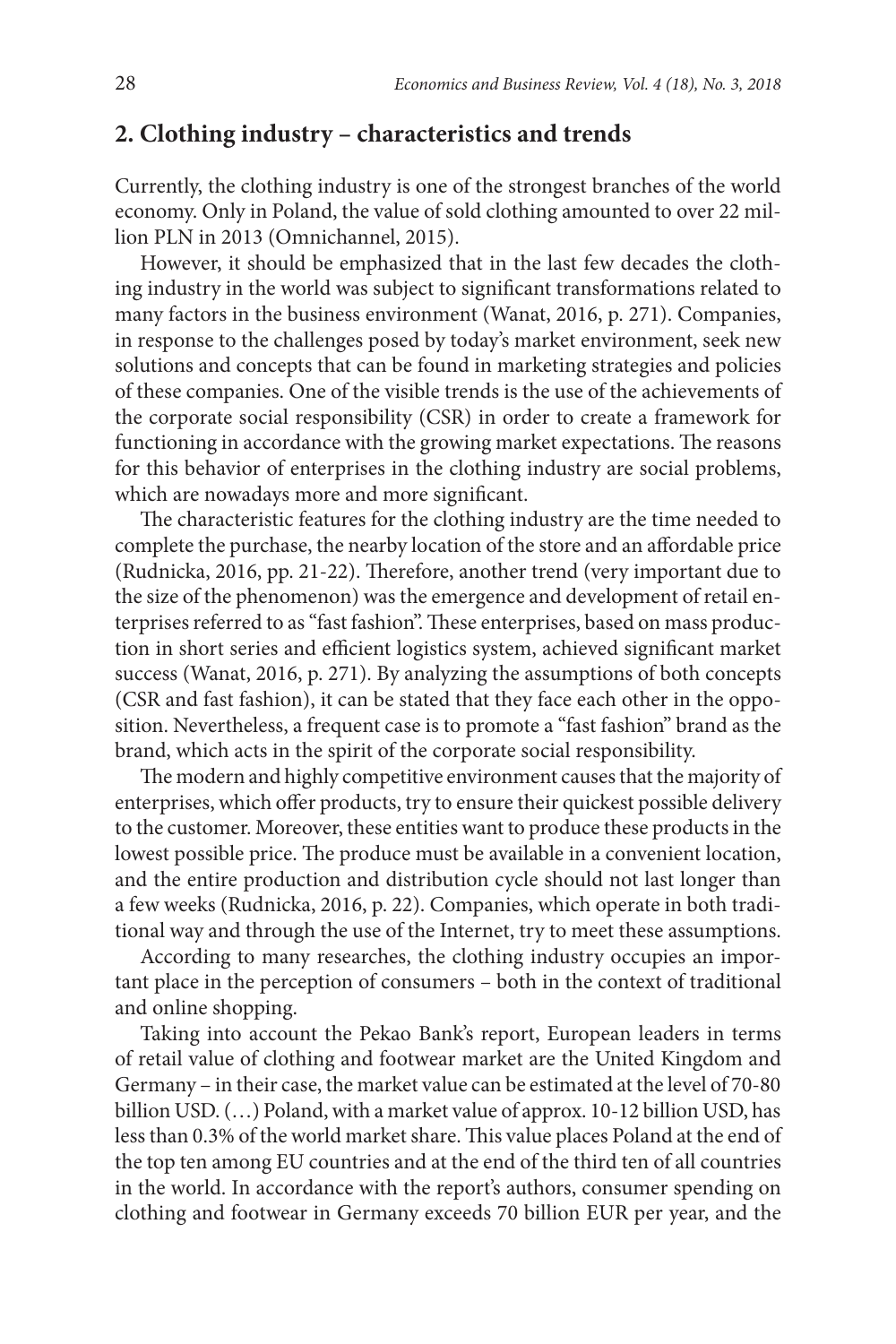total expenditure on these products in the new EU member states, including Poland, is about 25 billion EUR (Raport Banku Pekao, 2017).

According to the survey conducted in the period from September to December 2016 "Fashion industry in Poland 2016" (the research was carried out on a representative group of respondents: 4 focus groups, 10 in-depth interviews and 600 online interviews), the largest and the most important clothing manufacturers in Poland include: Bytom SA, LPP SA, Warmia SA, GETEX, Telimena SA, DCG SA, Vistulagroup. Reserved, House, Cropp, Mohito and Promostar brands produced by LPP with the headquarters in Gdańsk are the best example of the international success of the Polish clothing industry. Polish clothing companies achieved a significant success on the Polish and international market. They have become ambassadors of the Polish economy all over the world. According to the report, currently, the Internet is the main sales sector with the latest fashion trends. Fashion designers begin their adventure with the sale of their projects in own online stores. Some of them place their products on websites that grater amount of niche designers. The most popular website is SHOWROOM (www.shwrm.ok), where the client can find all independent bands of the Polish fashion world for women, men and even children (Wdowiak, 2016, p. 16).

Along with the growing interest in fashion, as well as the increase in sales in this industry, more and more researches deal with the problems of clothing and fashion industry. The most frequently discussed problems researched by representatives of science are, among other things: supply chain management (Bruce, Daly, & Towers, 2004, pp. 151-170; Christopher, Peck, & Towill, 2006, pp. 277-287; Christopher, Lowson, & Peck, 2004, pp. 367-376), internalization of commerce in this industry (Patora-Wysocka, 2014, pp. 8-13; De Wulf, Odekerken-Schröder, & Iacobucci, 2001, pp. 33-50), branding (Lassar, Mittal, & Sharma, 1995, pp. 11-19; O'Cass & Choy, 2008, pp. 341-352), CSR – corporate social responsibility (Rudnicka, 2016, pp. 21-29); innovations (Lakhani & Panetta, 2007, pp. 97-112). Despite such a wide range of topics examined by scientists (and only some problems are cited), there is still a research gap regarding the ROPO effect in the fashion industry. This article attempts to fill this gap.

#### **3. Methodology of the quantitative research**

The study was conducted in cooperation between the Faculty of Organization and Management of the Technical University of Łódź and Opiniac Company, on a group of 19386 Polish Internet users at the turn of May and June 2016 (66% of women). For clothing and footwear products, 4914 responses were received among women. A purposeful and convenient sample selection was used – by distributing a questionnaire on the popular information portal (Wirtualna Polska) and many portals of the clothing industry. The questionnaire was a re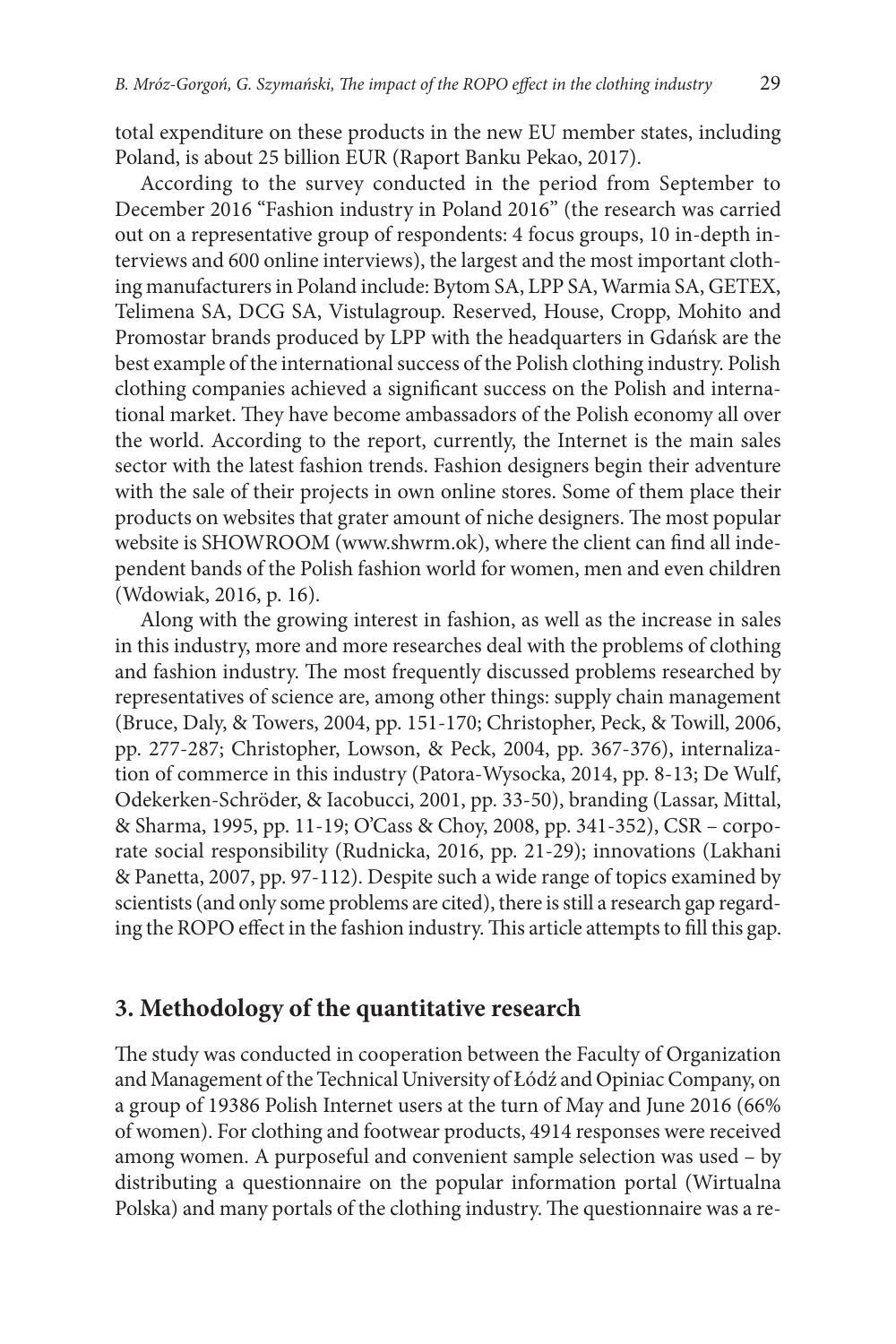search tool. An ordinal scale (single-pole, five-point scale) was used in questions concerning the consumer assessment. The choice of the survey method was determined by a relatively low cost, which was important with such a large research group. The internet application was used to download samples and the data was collected in a database. Moreover, in the case of subjective consumer assessment, the survey method has been repeatedly used by other researchers (Maciejewski, 2017, pp. 136-146), (Zapata, Isengildina-Massa, Carpio, & Lamie, 2016). In order to examine the dependence of individual characteristics of respondents (age, sex, place of residence and frequency of using the Internet) from a variable corresponding to the utilized device (computer, smartphone, tablet), Chi-square statistics were used. On the other hand, V-Cramer coefficient, which measures the strength of relation between variables determined in a nominal scale, was used to test the correlation power. The value of a V coefficient is in the range  $(0; 1)$ . The closer is value to 0, the smaller is strength between the tested features, and the closer is value to 1, the greater is strength of the examined relation. In social sciences a Cramer's V value between 0 and 0.25 is often considered to indicate a weak association, a value between 0.25 and 0.35 a medium association and a value above 0.35 a strong association (Waal, 2015, p. 12).

### **4. Analysis of the value and impact of the ROPO effect**

When analyzing the Internet access tool used by Internet users, in relation to the respondents' sex (Table 1), the following correlation was obtained ( $p < 0.05$ ). However, the strength of this dependence is negligible (Cramer's  $V = 0.05$ ). Nevertheless, these differences can be indicated: fewer men than women (less than 2 percentage points) use a smartphone as a device for searching clothing products on the Internet. Additionally, the obtained ROPO effect for men is slightly smaller. This indicates that men are less likely to search for information about clothing products before their purchase.

On the other hand, by taking into account the age of respondents (Table 2), the correlation with a weak strength was identified (Cramer's  $V = 0.17$ ). This enables to say that the selection of a device depends on the age of users. A particularly noticeable trend has been identified among smartphone users, where the number of people using smartphone decreases along with aging. Among the oldest respondents (over 55 years), only 3% of them look for information about clothing products through mobile devices. Definitely more often, older people take advantage of traditional personal computers, while for young people (under 18 years), smartphones constitute a natural environment. Furthermore, by analyzing the size of the ROPO effect, it should be pointed out that the youngest respondents search information about clothing products on the Internet more often than other age groups.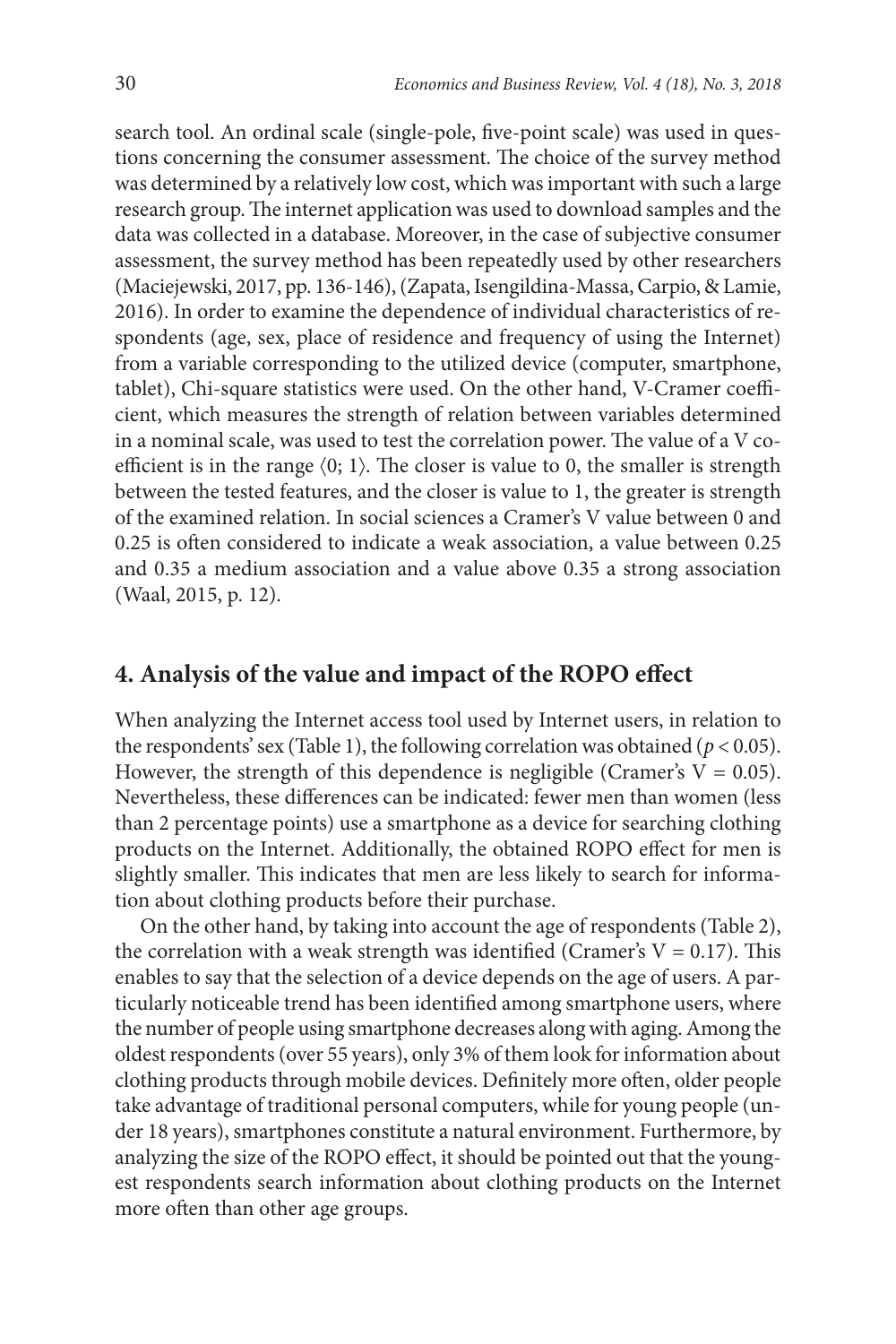|                                 | Women $(\%)$                                                                  | Men $(\%)$ |  |  |
|---------------------------------|-------------------------------------------------------------------------------|------------|--|--|
| Computer                        | 25.54                                                                         | 25.35      |  |  |
| Smartphone                      | 10.29                                                                         | 8.56       |  |  |
| Tablet                          | 2.74                                                                          | 3.38       |  |  |
| <b>ROPO</b>                     | 34.10                                                                         | 31.63      |  |  |
| Parameters of statistical tests | Chi-square = $20.487266$<br>$p = 0.000036; dp = 2$<br>Cramer's $V = 0.051968$ |            |  |  |

**Table 1. The number of users, who search information about the product on the Internet before the purchase (broken down by sex ad used device)**

Source: own study based on researches conducted in cooperation with Opiniac Company.

**Table 2. The number of users, who searched for product information before the purchase in a traditional store (broken down into age and used device)**

|                                    | Below 18<br>(% )                                                                    | $18-24(%)$ | $25-33(%)$ | $34-42(%)$ | 43-55 $(\%)$ | Over 55<br>(% ) |
|------------------------------------|-------------------------------------------------------------------------------------|------------|------------|------------|--------------|-----------------|
| Computer                           | 27.02                                                                               | 25.71      | 23.23      | 26.02      | 26.84        | 31.00           |
| Smartphone                         | 16.99                                                                               | 12.91      | 10.48      | 7.72       | 4.23         | 3.06            |
| Tablet                             | 3.34                                                                                | 2.65       | 3.51       | 2.38       | 2.76         | 2.62            |
| <b>ROPO</b>                        | 41.50                                                                               | 34.71      | 31.77      | 32.32      | 32.17        | 32.62           |
| Parameters of<br>statistical tests | Chi-square = $1341.734409$<br>$p = 0.000001$ ; $dp = 10$<br>Cramer's $V = 0.169877$ |            |            |            |              |                 |

Source: own study based on researches conducted in cooperation with Opiniac Company.

A similar correlation power as in the case of age effects was obtained for the variable in the form of the frequency of Internet usage (Table 3). People, who regularly check information on the Internet, are more likely to take advantage of mobile devices (approx. 9%) than the rest of the respondents. A significant difference was also found in the analysis of the ROPO effect, where almost 40% of active Internet users check information about clothing products on the Internet, and only 26% of people, who use the Internet a few times a week. It is hard to identify the causes of these results, so supplementary researches should be conducted.

Despite the fact that there is a correlation between the place of residence and the device ( $p < 0.05$ ), its strength is negligible (Cramer's V = 0.07) (Table 4). However, it can be pointed out that people living in rural areas and urban areas with the size of 100-199 thousand people use a computer to search for information about clothing products more often than others. On the other hand, the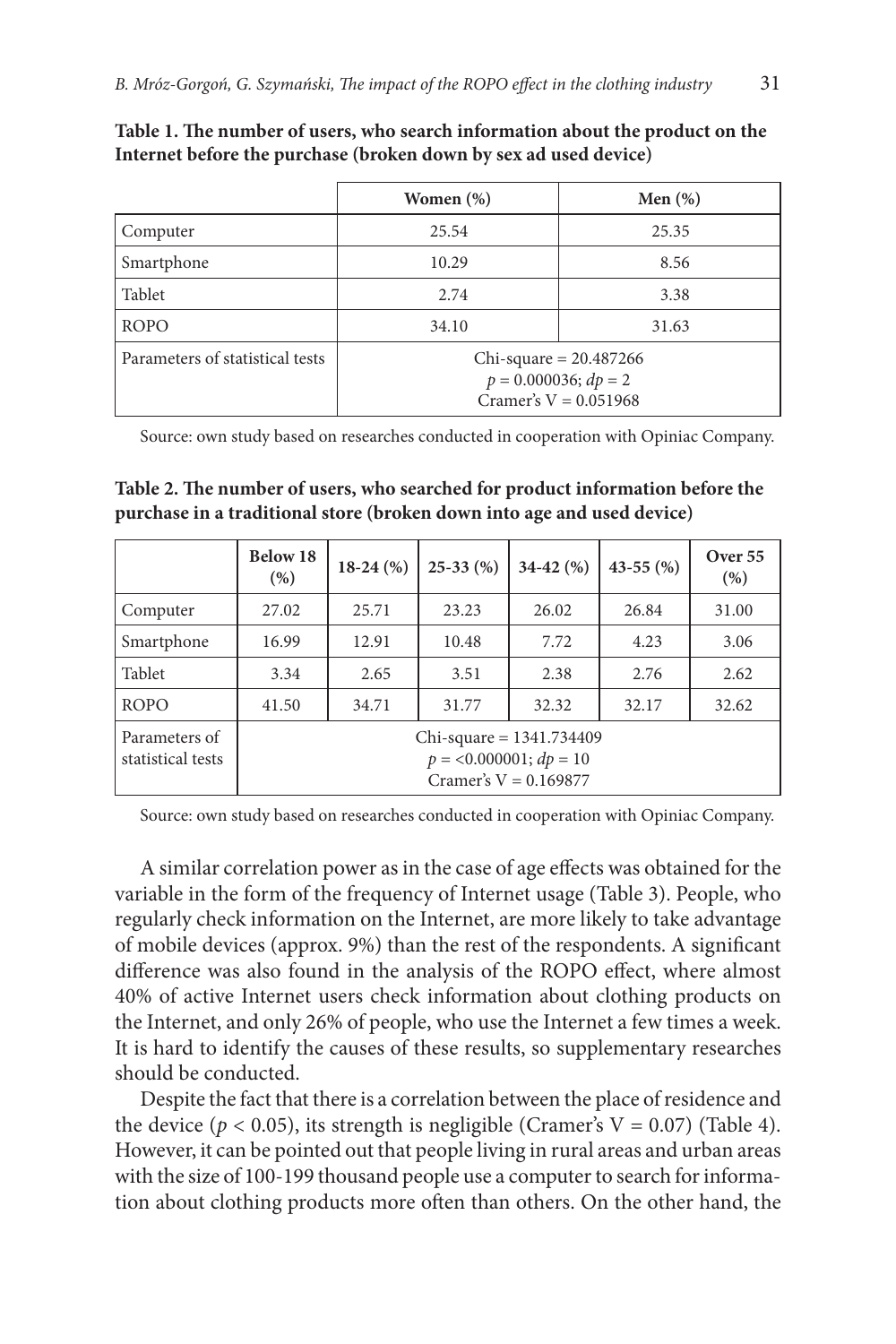|                                      | Every day or almost<br>every day $(\%)$                                        | Several times a week<br>(%) | Several times<br>a month and less<br>often $(\%)$ |
|--------------------------------------|--------------------------------------------------------------------------------|-----------------------------|---------------------------------------------------|
| Computer                             | 23.54                                                                          | 21.63                       | 30.43                                             |
| Smartphone                           | 9.01                                                                           | 3.37                        | 2.02                                              |
| Tablet                               | 2.61                                                                           | 2.88                        | 1.89                                              |
| <b>ROPO</b>                          | 39.61                                                                          | 26.44                       | 31.43                                             |
| Parameters of statis-<br>tical tests | Chi-square = $629.683132$<br>$p = 0.000001; dp = 4$<br>Cramer's $V = 0.179809$ |                             |                                                   |

**Table 3. The number of users, who searched for product information before the purchase in a traditional store (broken down into age and used device)**

Source: own study based on researches conducted in cooperation with Opiniac Company.

**Table 4. Number of users, who searched for information about the product on the Internet before buying in a traditional store (broken down by the size of place of residence and the equipment used)**

|                                       | <b>Village</b><br>(% )                                                             | Town up<br>to 20,000<br>residents<br>(% ) | $20,000-$<br>$-49,000$<br>residents<br>(% ) | 50,000-<br>$-99,000$<br>residents<br>(% ) | 100,000-<br>$-199,000$<br>residents<br>(% ) | 200,000-<br>$-500,000$<br>residents<br>(% ) | Over<br>500,000<br>residents<br>(%) |
|---------------------------------------|------------------------------------------------------------------------------------|-------------------------------------------|---------------------------------------------|-------------------------------------------|---------------------------------------------|---------------------------------------------|-------------------------------------|
| Computer                              | 28.05                                                                              | 23.94                                     | 24.35                                       | 24.94                                     | 28.37                                       | 24.43                                       | 24.59                               |
| Smartphone                            | 10.37                                                                              | 10.62                                     | 9.50                                        | 10.47                                     | 7.65                                        | 9.18                                        | 8.84                                |
| Tablet                                | 1.95                                                                               | 3.67                                      | 1.73                                        | 2.23                                      | 2.21                                        | 3.28                                        | 3.59                                |
| <b>ROPO</b>                           | 35.61                                                                              | 32.82                                     | 31.61                                       | 34.30                                     | 35.21                                       | 32.30                                       | 32.14                               |
| Parameters<br>of statistical<br>tests | Chi-square = $268.439467$<br>$p = 0.000001$ ; $dp = 12$<br>Cramer's $V = 0.071308$ |                                           |                                             |                                           |                                             |                                             |                                     |

Source: own study based on researches conducted in cooperation with Opiniac Company.

ROPO effect had the smallest value in towns from 20 to 40 thousand inhabitants. However, the differences in the ROPO value in particular areas are not significant – in extreme cases, they amount to 4 percentage points.

The last analyzed area is an assessment of the extent, to which information found on the Internet influenced the final purchase decision made by respondents (Table 5). Respondents rated in a scale from 1 to 5, where 1 meant a complete lack of influence on the purchase of a clothing product, and 5 meant a very significant impact of online information on the purchase of an offline product. The overall rating (4.08) indicates the high impact of online information in the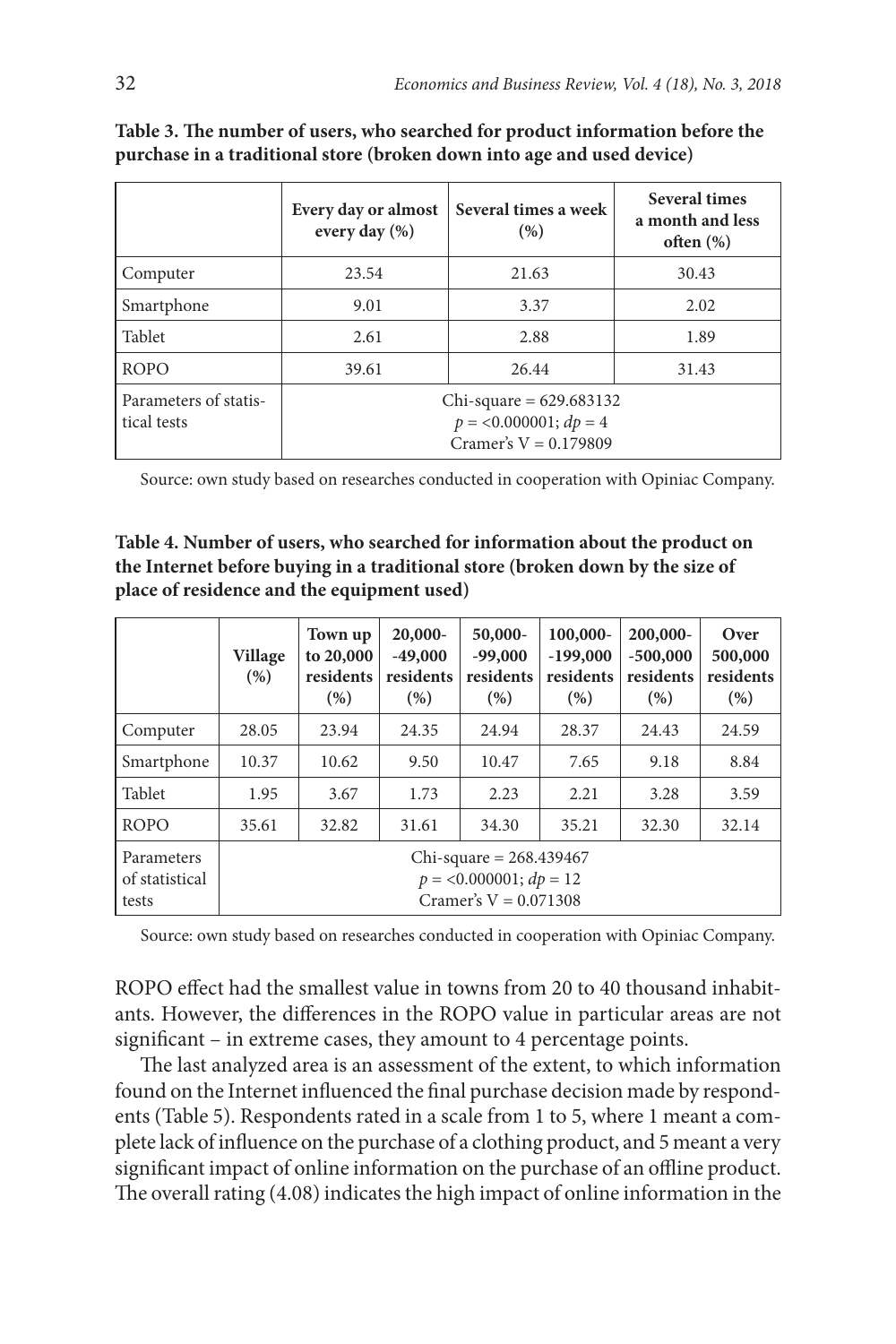analyzed clothing industry. This may indicate the professional presentation of clothing, value of information and preparation of e-commerce platforms in the clothing industry. The highest differences compared to the average value were obtained for people, who use the Internet less than a few times a week (3.22).

|                               | Rating $(1-5)$ | Deviation from the<br>overall average (4.08) |
|-------------------------------|----------------|----------------------------------------------|
| Women                         | 4.08           | $\mathbf{0}$                                 |
| Men                           | 4.07           | $-0.01$                                      |
| Under 18 years old            | 3.86           | $-0.22$                                      |
| 18-24 years old               | 4.07           | $-0.01$                                      |
| 25-33 years old               | 4.15           | 0.07                                         |
| 34-42 years old               | 4.14           | 0.06                                         |
| 43-55 years old               | 4.04           | $-0.04$                                      |
| Over 55 years old             | 3.90           | $-0.18$                                      |
| Every day or almost every day | 4.11           | 0.03                                         |
| A few times a week            | 3.93           | $-0.15$                                      |
| Less often                    | 3.22           | $-0.86$                                      |
| Village                       | 4.04           | $-0.04$                                      |
| Town up to 20.000 residents   | 4.08           | $\mathbf{0}$                                 |
| 20.000-49.000 residents       | 4.04           | $-0.04$                                      |
| 50.000-99.000 residents       | 4.13           | 0.05                                         |
| 100.000-199.000 residents     | 4.08           | $\Omega$                                     |
| 200.000-500.000 residents     | 4.02           | $-0.06$                                      |
| Over 500,000 residents        | 4.14           | 0.06                                         |

**Table 5. Assessment of the extent to which the information found on the Internet influenced the final purchase decision made by the respondents**

Source: own study based on researches conducted in cooperation with Opiniac Company.

## **Conclusions**

The ROPO effect is one of the significant problems of the e-commerce sector. However, the analyzed clothing industry, due to the individual characteristics of products, is a different e-commerce area than others. The obtained results indicate that about 33% of women and men use the Internet as a place to get information about clothing products. The most commonly used device is a personal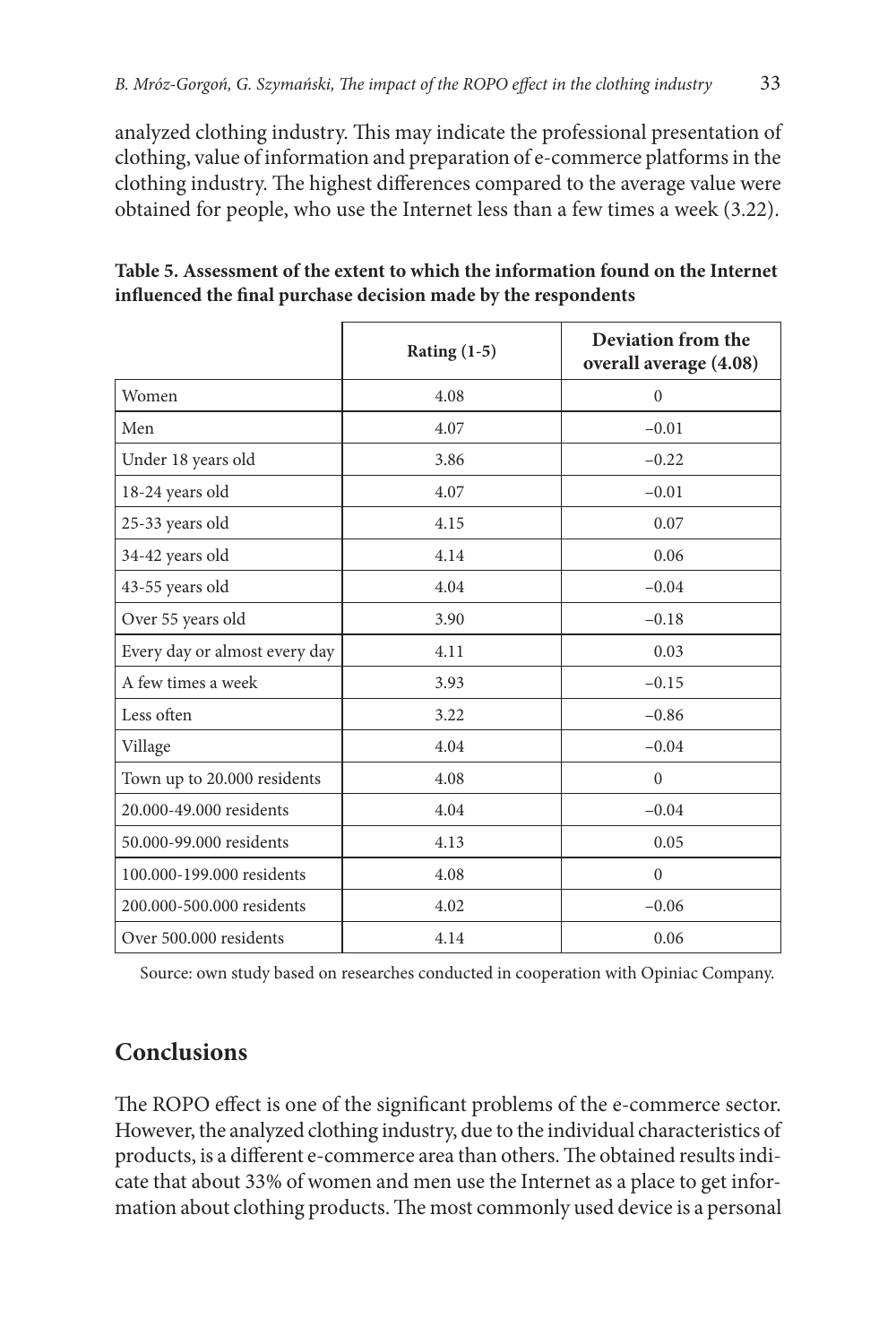computer, although among the youngest respondents (under 18), almost 17% use a smartphone. There is also a dependence that the number of active users of mobile devices decreases with age. This results from a relatively innovative solution – not very common among elderly people. The overall high evaluation of the impact of information found on the Internet to make a purchase decision confirms the systematic increase in the popularity of e-commerce in the clothing industry. Furthermore, the analysis of the obtained results shows that there is not significant relation between sex, size of the place of residence and frequency of Internet use. Additional in-depth researches should be carried out in order to identify the reasons of the indicated trends.

#### **References**

- Borusiak, B. (2011). Innowacyjne formaty handlu detalicznego. *Zeszyty Naukowe Uniwersytetu Ekonomicznego w Poznaniu, 184*, 114-124.
- Bruce, M., Daly, L., & Towers, N. (2004). Lean or agile: a solution for supply chain management in the textiles and clothing industry?. *International Journal of Operations & Production Management*, *24*(2), 151-170.
- Christopher, M., Peck, H., & Towill, D. (2006). A taxonomy for selecting global supply chain strategies. *The International Journal of Logistics Management*, *17*(2), 277-287.
- Christopher, M., Lowson, R., & Peck, H. (2004). Creating agile supply chains in the fashion industry. *International Journal of Retail & Distribution Management*, *32*(8), 367-376.
- De Wulf, K., Odekerken-Schröder, G., & Iacobucci D. (2001 October). Investments in consumer relationships: a cross-country and cross-industry exploration. *Journal of Marketing, 65*(4), 33-50.
- Heinemann, G. & Gaiser, C. (2014). Social local mobile, the future of location-based services. London: Springer,
- Jang, Y.-T., Chang, S. E., & Chen, P.-A. (2015). Exploring social networking sites for facilitating. *Multimedia Tools and Applications, 74*(1), 159-178.
- Lakhani, K. R. & Panetta, J. A. (2007). The principles of distributed innovation. *Innovations: Technology, Governance, Globalization*, *2*(3), 97-112.
- Lassar, W., Mittal, B., & Sharma, A., (1995) Measuring customer‐based brand equity. *Journal of Consumer Marketing*, *12*(4), 11-19.
- Maciejewski, G. (2017). Formaty handlu detalicznego w Polsce w ocenie konsumentów. *Studia Ekonomiczne, 316*, 136-146.
- Michalczyk, L. (2012). Perspektywy rozwoju e-commerce w Polsce. *Handel Wewnętrzny*, *6*(341), 21-29.
- O'Cass, A., Choy, E. (2008). Studying Chinese generation Y consumers' involvement in fashion clothing and perceived brand status. *Journal of Product & Brand Management*, *17*(5), 341-352.